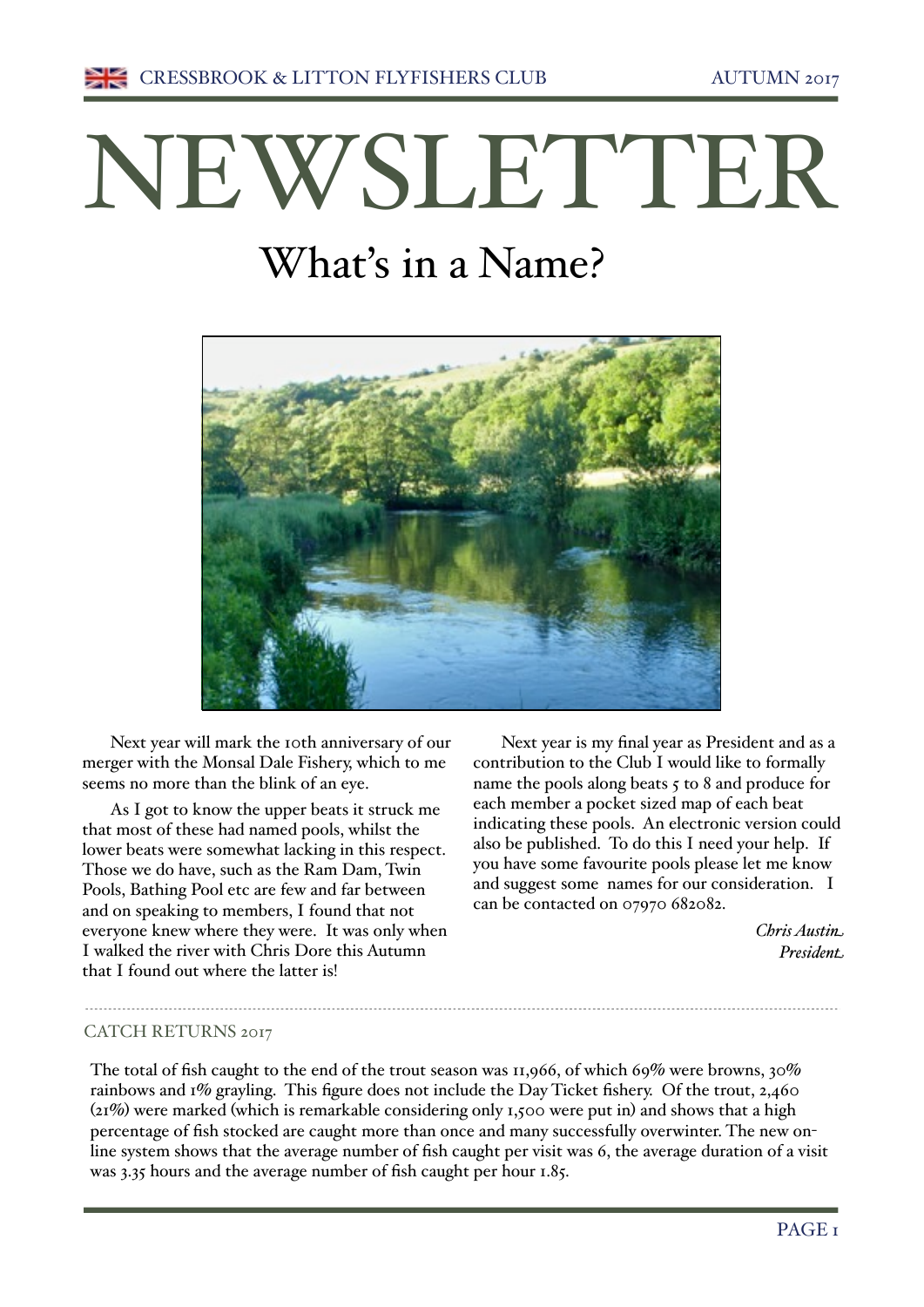#### DR PAUL BROWN 1956 - 2017



Paul Brown was the kindest of men and the finest of angling companions. "PB" to his many friends, he brightened up even the most hopeless day on the river. His infectious enthusiasm and boyish glee at our great good fortune to be going fishing never dimmed over

many years. Whether pursuing wily Derbyshire Wye trout or mighty salmon on the Kola Peninsula and Norway, Paul always believed today was going to be *the* day. Spring days on Tweed, Summer days and nights on Spey and Dee, Autumn on the Teviot, Paul was the complete angler. We shared trips to Tierra del Fuego and British Columbia chasing, and occasionally catching, the fish of our dreams.

In March this year we fished on Tweed at Lower North Wark. Fishing like a true gentleman with a single barbless hook, Paul hooked and lost 3 fish in a very short space of time. "Now you might pass me a treble please Pete" said Paul, laughing as ever at his own misfortune. This was Paul. Understated, calm, seeing the funny side of things with hope never diminished.

A late Autumn day on Sunlaws and Paul was upriver fishing into the early darkness. We waited in anticipation of his arrival at the hut. "How was it PB?" we asked. He held aloft  $5$  fingers unable to put into words his remarkable afternoon's fishing.

Humility as always from a man with so little to be humble about.

Paul was a family man and all round sportsman. By profession a GP, he was loved by all those whose lives he touched. Married to his beloved Jane for 37 years, he said he was the luckiest of men to have such a happy family life and was so proud of his boys, Mike, Dave and Steve.

He became ill almost 2 years ago. Every round of tests and consultations brought more and more bad news. But herein is the essence of the man. He never once allowed himself any self pity or dwelt on his misfortune. When asked about each new set of results he would just say "Well it's not the best ...". Paul was the bravest man we ever knew. His care and concern for others remained his guiding principle, even up to his death on 7th August.

At times the trials and tribulations of our lives can threaten to overwhelm us. In this context fishing can seem such a trivial pursuit but when it brings a person like Paul Brown into our lives it is indeed a wonderful gift.

We shared the best of times and the happiest of memories. We will remember Paul every time we fish. Sadness will give way to warm memories and he will still be there with us, a truly lovely man and the very finest of us.

 *Shaun O'Shea*

Typical of the man, Paul left instructions that half of the collection at his funeral be given to the Wild Trout Trust to fund a suitable project on the Cressbrook & Litton waters of the Derbyshire Wye. This amounted to £900 and we are presently considering several ideas. His ashes will be scattered by the river and a tree planted in his memory.

#### JOYCE FROST

Chris Pryor writes - "It is with sadness that I report the passing of one of our erstwhile members, Joyce Frost. Joyce was a gregarious and enthusiastic angler all the way into her eighties, a model we should envy. I never fished with Joyce but enjoyed her company at many winter event evenings, particularly the Salmon & Trout Association, as it then was. Joyce fished many rivers as a member of C&LFFC, DCAC and Chatsworth but her heart was in fishing still waters, in particular Ogston Reservoir with her husband Arthur''.

Her son Steve Frost writes - " Mum and Dad took to fly fishing after their first holiday in Scotland in the early 1970s. They spent several holidays staying at what became their favourite, Kenmore Hotel, at the end of Loch Tay. Their shared passion was particularly helpful when Dad passed away in 1992. I don't think she would have carried on so long without the continuous stimulation from fishing that captivated her. She always looked forward to her fishing days and often commented how much she enjoyed meeting up ' with all those young men!' "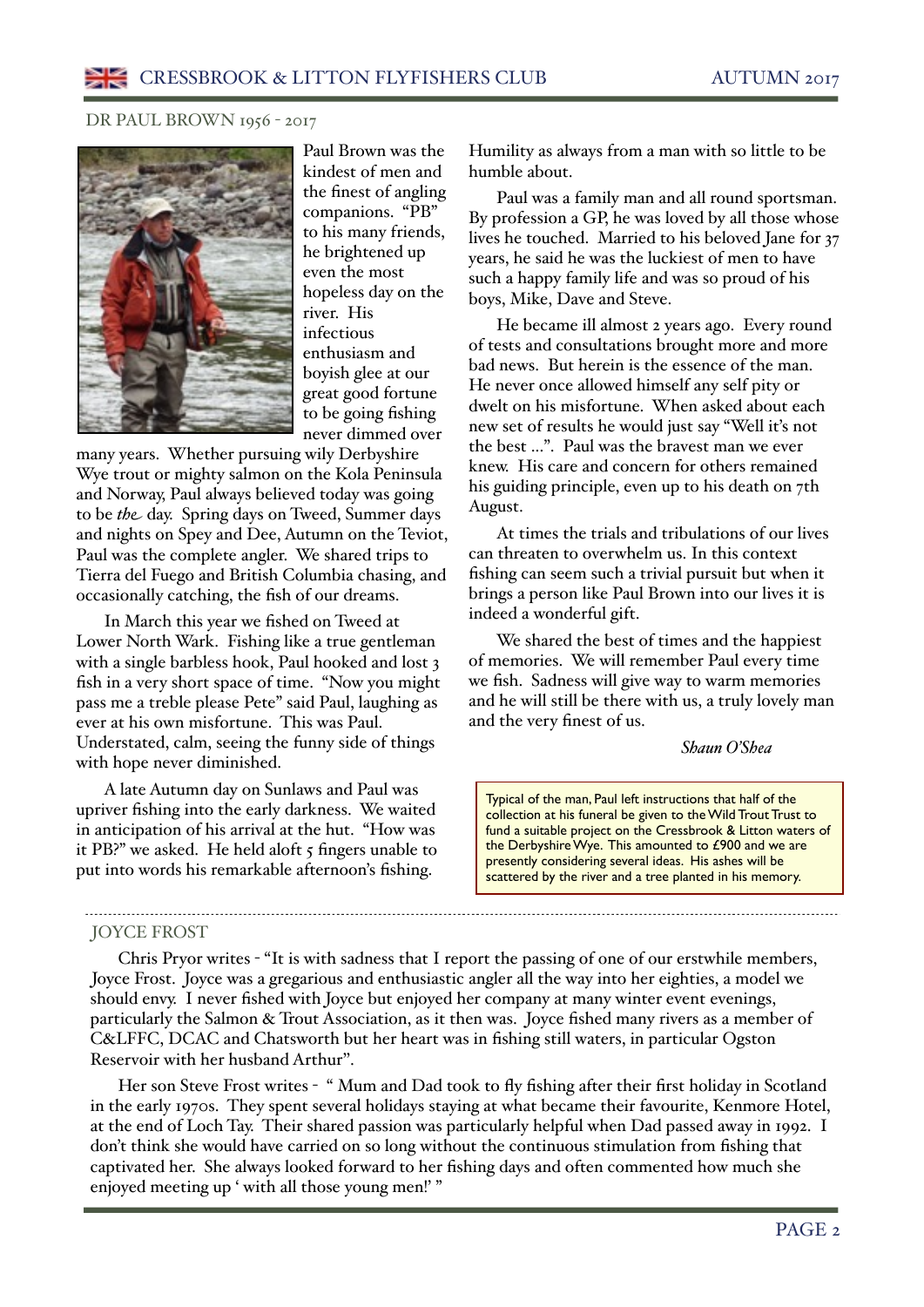STAZICKER'S STREAMSIDE SNACKING

# **Prawn Patia**



**Prawns in a sweet and hot Curry**

Serves 2: Serve with boiled Basmati rice or moong dal

8oz frozen shelled uncooked king prawns, defrosted 2 large onions, finely chopped 5 green chillies, finely chopped 3 large garlic cloves, very finely chopped 1 inch cube of fresh ginger, peeled and very finely chopped 75ml sunflower oil 1 tin chopped Italian tomatoes 1.5 teaspoons of tamarind sauce 1 teaspoon of granulated sugar Small bunch coriander leaves, chopped 2 tablespoons tomato puree 1.5 teaspoons ground cumin 2 teaspoons ground coriander 1 teaspoon chilli powder 1 teaspoon garam masala powder 0.5 teaspoon ground turmeric Salt

Heat the sunflower oil and fry the onions until translucent and only just starting to brown. Remove from the heat.

Mix the tomato puree, cumin, coriander, chilli, garam masala and turmeric powders into a paste.

Put the pan back on a moderate heat

Stir fly the spice paste with the onions until the oil is bright red, about 1 minute

Add the green chillies, ginger and garlic, stir for 2 minutes

Add the chopped tomatoes, tamarind sauce, sugar and half of the chopped coriander leaves

Add 100 ml water, bring to the boil and simmer the curry sauce until it is as thick as tomato ketchup The sauce can be prepared beforehand to this point.

When ready to serve bring the sauce to the boil, add the defrosted prawns and cook until pink and tender, this will only take a few minutes, don't overcook them or they will become tough.

Check for seasoning and salt to taste, garnish with the remaining chopped coriander leaves. This is a hot curry; adjust the number of green chillies to suit your taste.

Bon appetit! Don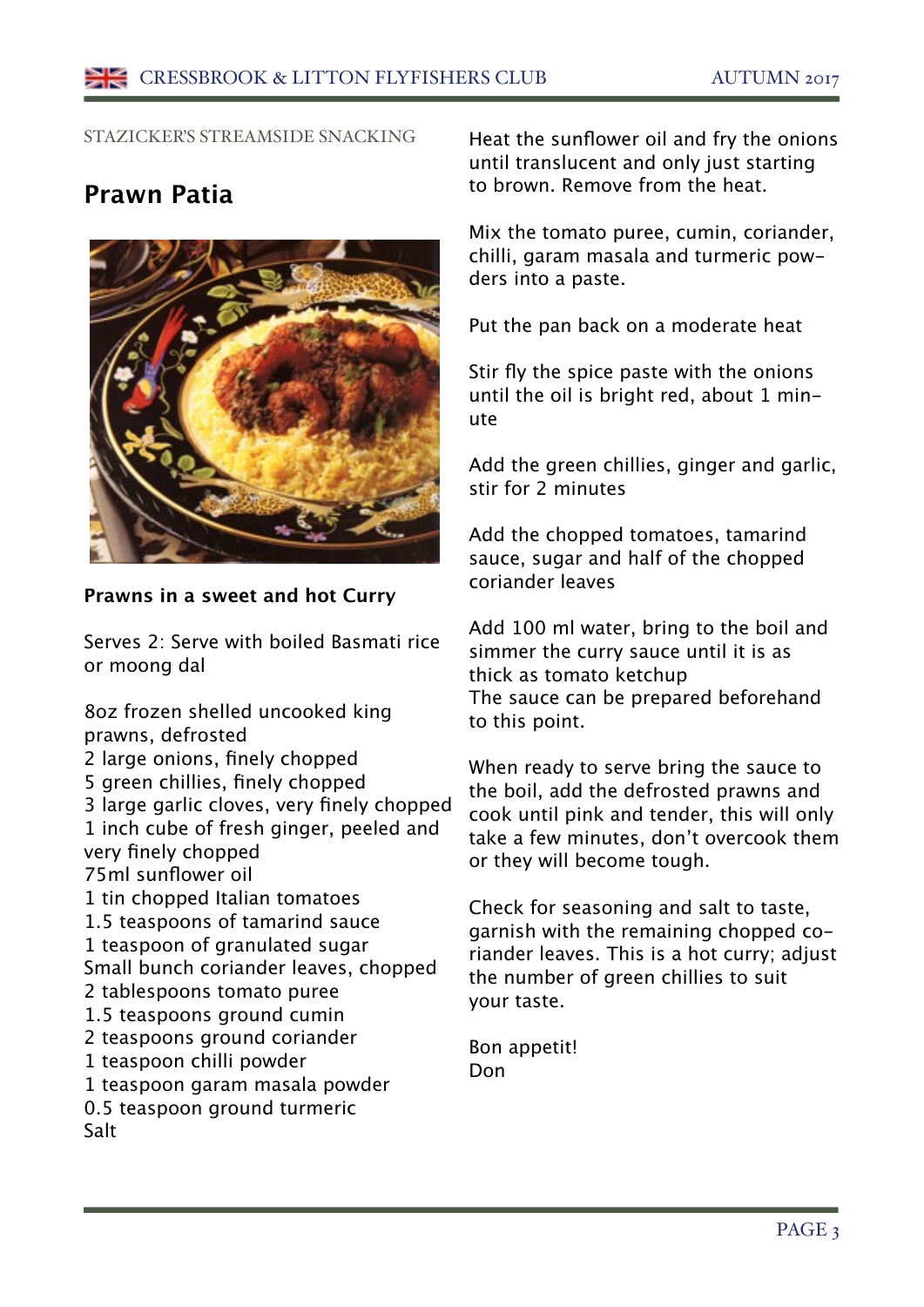## THE NAMING OF POOLS



Richard Mudford, my good friend and Wye fishing companion of twenty years, sadly passed away recently and since then I have been thinking what I might do to preserve his memory on his beloved river. I obviously thought of a seat but seats rot away. I wanted something that would stand the test of time. Then I remembered a pool, two corners down from the Bobbin Mill, where Richard always had the uncanny knack of coaxing a plump brownie to his Parachute Adams, even on the most difficult days. This was his "banker" pool and we often referred to this unnamed spot as Mudford's Corner.

I approached the Committee with a request to formally name this pool and was delighted that they unanimously agreed with my proposal. A suitable sign will be

erected in due course on the high bank above the pool, proclaiming it to be Richard's pool for all time.

All I wish is that members might spend a moment of reflection at this quiet pool and spare a thought for those departed treasured friends, who, like us, have cast a fly over these hallowed waters in times gone by.

*Philip Spi\$ane*

As the President points out on the front page beats 5 to 8 have relatively few named pools and would like members to come up with suggestions to remedy this. If you have a favourite pool and would like to see it immortalized, then please let him know.

#### TIED & TESTED - CDC LIVING SHRIMP  $\qquad \qquad \qquad$  BY STUART CROFTS



# MACMILLAN COFFEE MORNING

Just before the end of the season, Chris Thirtle and his partner Nicky Loveday once again hosted this popular event to raise money for MacMillan Nurses and local charities. Thanks to their efforts and the generosity of members we raised over £500 and it would certainly have been a lot more had bad weather not kept people away.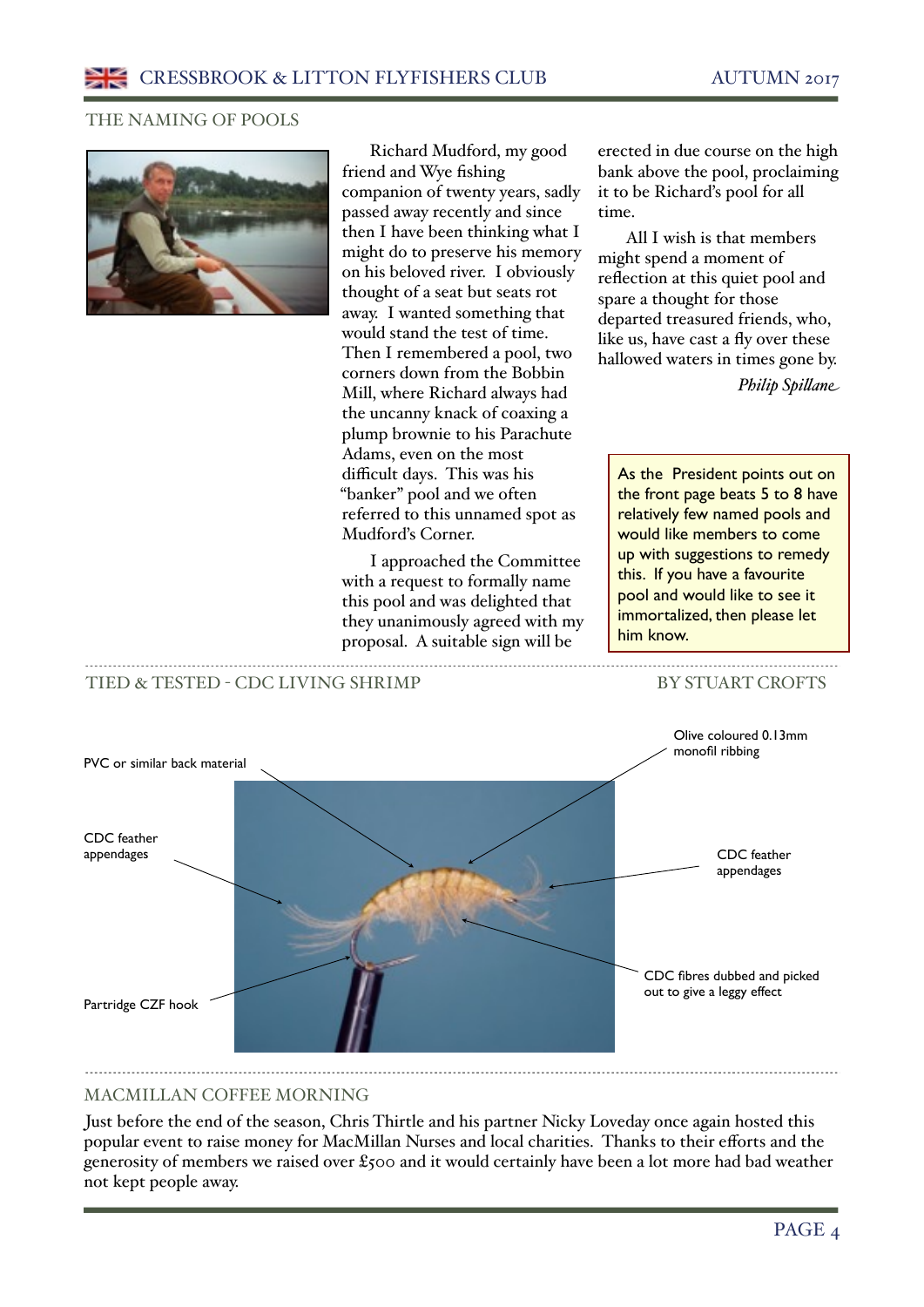# TIED & TESTED BY STUART CROFTS CDC LIVING SHRIMP

Hook - Partridge CZF s14, 16 & 18, or similar.

Thread - Unithread 8/0 colour to compliment the dubbing used.

Underbody - Fine lead wire built up to produce the familiar shrimp profile.

Front and rear appendages - prepared CDC feathers

Rib - Olive coloured mono or similar (around 0.13mm diameter)

Back - Any shrimp back material of a colour to complement the dubbing used.

**Dubbing** - CDC feather fibres roughly cut, in pale tan/olive to best copy the colour of the shrimps living in the waters you fish.

#### The tying sequence for this fly is:

• Start the thread behind the hook eye and work down to about 3mm short of where you intend the end of the completed fly to be (this is to provide the space for tying in other materials).

• Lift in and secure the first length of lead wire along the back of the hook to about 3mm before the hook eye (again to provide space for tying in other materials).

• Add two or three other lengths of lead wire on top of the first, each one shorter than the previous to give the classic shrimp profile.

• At this point (and this stage is optional) you can tie off the fly and remove the hook from the vice. Super Glue can then be applied to firm up the thread and wire matrix. Allow it to fully dry before returning it to the vice and restarting the thread.

• Cut a thin tapered strip of back material and tie in at the rear of the hook (about 3mm after the end of the lead wire).

• Take two good sized CDC feathers, snip out the tips and strip off the bulk of the fibres (save these for later), leaving 2 or 3 on each side. Lift in the feather at the rear of the dressing to create the rear appendages.

• Move the thread to the eye of the hook and tie in the second prepared CDC feather for the front appendages (these are optional).

- With the thread back at the rear of the hook the rib can now be tied in.
- Dub the thread with the waste CDC fibres and work up to the eye end of the hook.
- Lift over the back material and secure with ribbing.

• Tie off the fly and pull out bits of CDC fibre to give a leggy effect and, if necessary, nip of to length the front and rear appendages.

#### Attributes of the fly plus notes:

• For those days when only a good copy of a shrimp will do!

• To get the fly deeper either add a dropper with a heavier sacrificial fly or add a split shot to a dropper (while obviously conforming to fishery rules).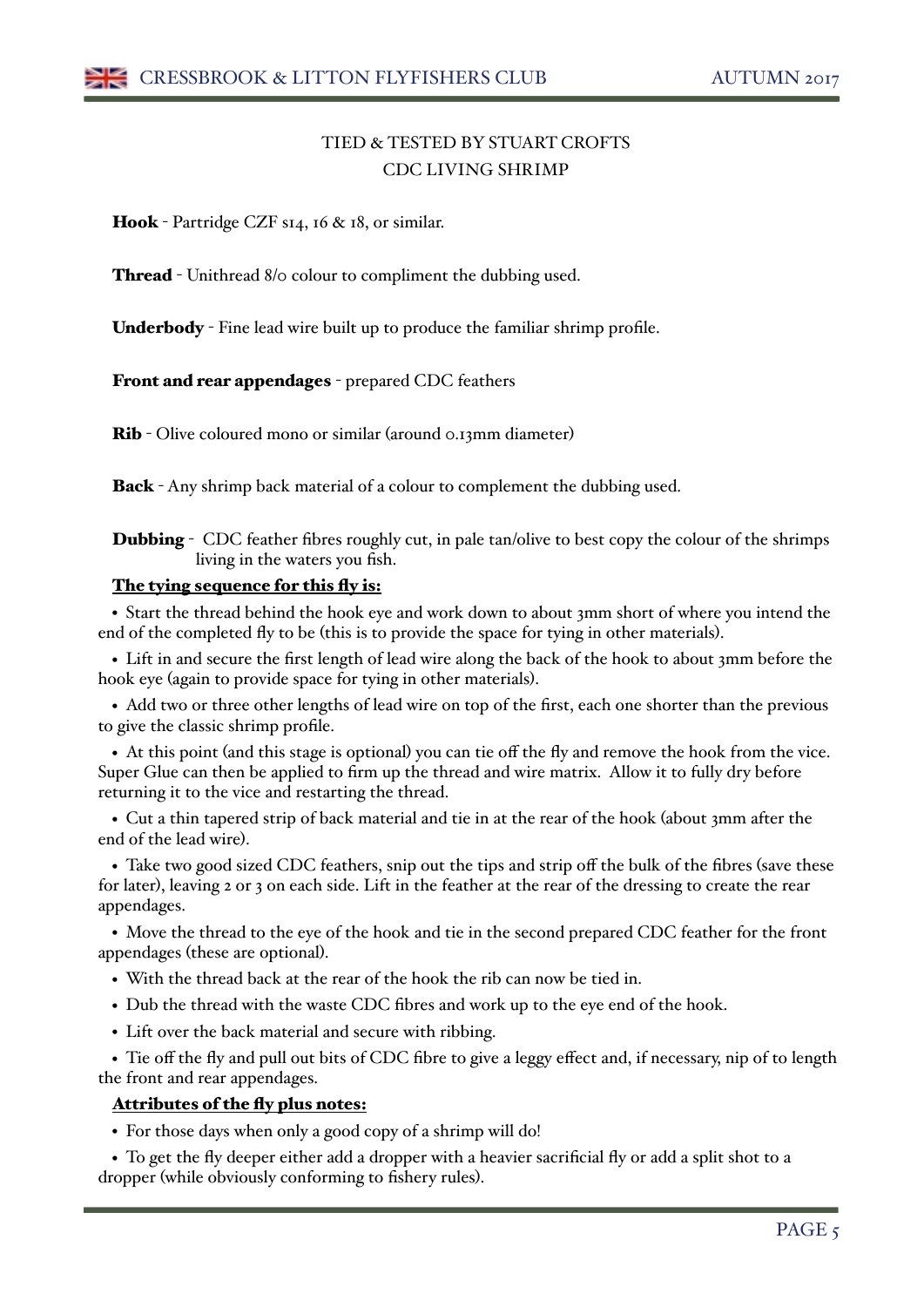# OCTOBER IN MONTANA *by John Frazer*

I have just returned from a three week fishing trip in Montana with my son. We realised that a trip in October would be a big risk because the main hatches of Drakes, Mayflies, Caddis and terrestrials would be over, except perhaps on the Firehole, where hot springs keep the water temperature up. However, we were confident that there would be tiny Baetis and midges on offer. As is well known, Baetis like it cool, damp and overcast. They also like strong winds, freezing temperatures, snow and sleet. Unfortunately, we got mostly the latter. Fortunately, we were lucky to witness some magnificent Baetis hatches, lasting up to four hours with 45 degrees fahrenheit swings in maximum daytime temperatures, not uncommon in the Autumn.

We also discovered what our guide called "The



Disneyland of Flyfishing", the Missouri River below

Hauser Dam and the Upper Holter Lake below. We landed over 30 rainbows in the day, over 20 of which were between 18 and 23 inches. The area is referred to as "The Land of Giants". The less common browns grow even bigger but we didn't land any. Nothing very sophisticated was required. The rainbows enter the river in October to feed on brown trout eggs so the normal set up is a chartreuse egg pattern, hair rig style, trailing a small scud. In the lake it was another two-nymph rig with a s10 stonefly trailing various s14 nymphs. In both cases the fish took around half of each.

The fly that caught our best fish , without the assistance of the guide, was a very simple fly that might be effective on the Wye. I shall certainly be giving it a try next season. It was clear from the rise forms in the inside of the seams and in the slicks that the fish were taking both emergers and the winged stages of the tiny s22 and s24 BWOs . The hatches were so heavy that the fish wouldn't move an inch to take a fly. During the frequent and prolonged wind gusts it appeared that fish had difficulty taking the

flies on the surface so were concentrating on the emergers. Rather than spend a lot of cash on the wide variety of small emerging nymphs available locally, my son roughly chopped off three quarters of the wing of s20 olive F Fly with the scissors of his miniature Swiss Army knife.



I don't fish the F Fly very often these days. I recall that the fly in question was purchased more than 10 years ago by Allan Redfern, direct from Kenya for two dollars a dozen.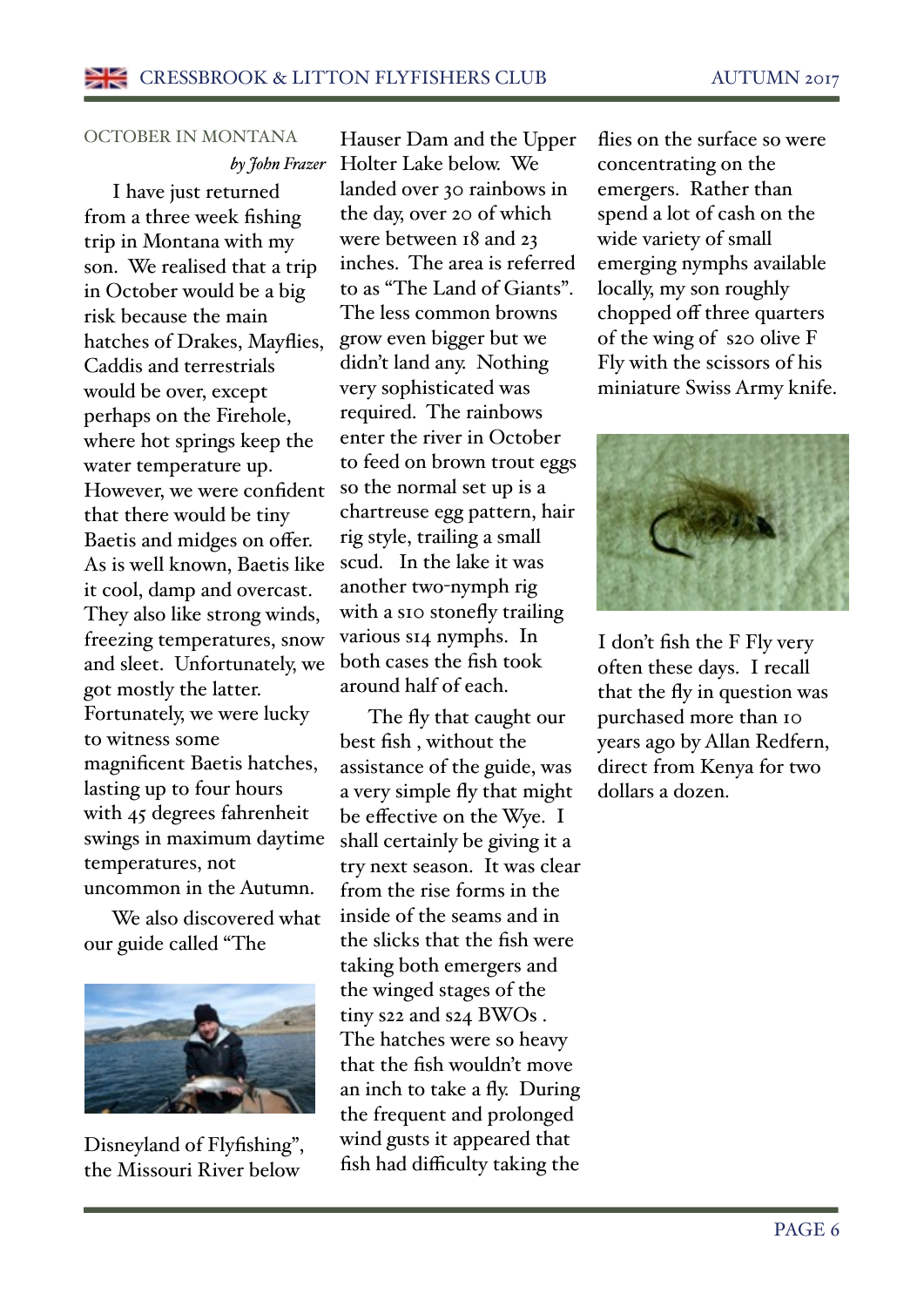#### FIRST IMPRESSIONS OF A NEW MEMBER

#### *by Barry Markham*

I first applied to join the Cress $b \cdot c \cdot b \cdot k$ Litton Flyfishers Club in 2010, and was pleased to be ac-



cepted as a full member this year. I live both in Battle near Hastings and Wells-next-the -Sea in Norfolk, so either way it's a very long drive to the riverside, and each fishing trip is very special. Once the season started, I wanted to understand the whole river as quickly as possible, so I decided to walk and fish all eight beats on the first visit. The following are some initial thoughts about my first impression of the river.

# **Friday 7th April 2017**

I drove from home to the river, arriving at mid-day. After speaking to Head River Keeper Chris Dore, decided to start at the first weir on Beat 8. I crossed over to the true right hand side of the river and ceremoniously placed a small Parachute Adams in the first weir. Over the next hour or so I landed 3 Rainbow and a Grayling on dry fly, and lost a handams, a CDC F-Fly or a very small Double Badger. Fishing up to the Bobbin Mill, I moved my car to The New Bridge car park and continued fishing Beat 8 and onto Beat 7. The temperature dropped and the fish completely switched off. By 7pm I arrived at the Locked Bridge car park, ready for a cup of strong coffee and a biscuit. Having been a member of the Peacock Hotel stretch of the Wye for 12 years, Beat 8 reminded me of the lower parts of the Wye, and represented familiar fishing. Beat 7 contained a significant number of riffles and pools, and I can understand why it is so popular, with lovely water, plenty of fly life and easy fishing. A wonderful introduction to the river, but perhaps I should have tried a nymph to catch more.

#### **Saturday 8th April 2017**

In the Locked Bridge Car Park, I bumped into a husband and wife who were just starting to fish (sorry I'm useless with names but thank you). I was made to feel most welcome as a new member, and I was given helpful suggestions on where to catch fish. They recommended a very small Klink, which I later remembered to good effect. I left them on Beat 7 and worked

ful more, all on either an Ad- upstream, fishing with a small Elk Hair Sedge dry fly, which took a beautiful brace of wild brownies. Beat 5 produced a wonderful brownie in the weir below the waterfall. I had followed earlier advice and changed to a Klink (Partridge size 24 15BN Klinkhamer) tied with green hackle and thin green tail. Beat 5 produced another great wild brownie on a size 18 Adams. As I had fished the 'Day Ticket' water many times before, I only stopped at the very sharp bend before the main upstream weir to cast to a rising fish. Failing to tempt him, I waded out and tried a black bead headed Pheasant Tail Nymph. He took the nymph first cast, and I landed a monster! However, I hadn't accounted for a river bed made of ice or perhaps slippery clay! Both feet headed skywards and I landed on my bum, allowing my waist waders to fill with water – yuk. By later afternoon I was fishing through Beat 3, where I took several good fish on a variety of dry flies, finally arriving at Duffers pool at 5:45. A quick cup of coffee and biscuit to revive flagging body made me realise that I had to walk back! I reached my car at Locked Bridge Car Park at 8pm having fished Beats 7/6/5/4/3.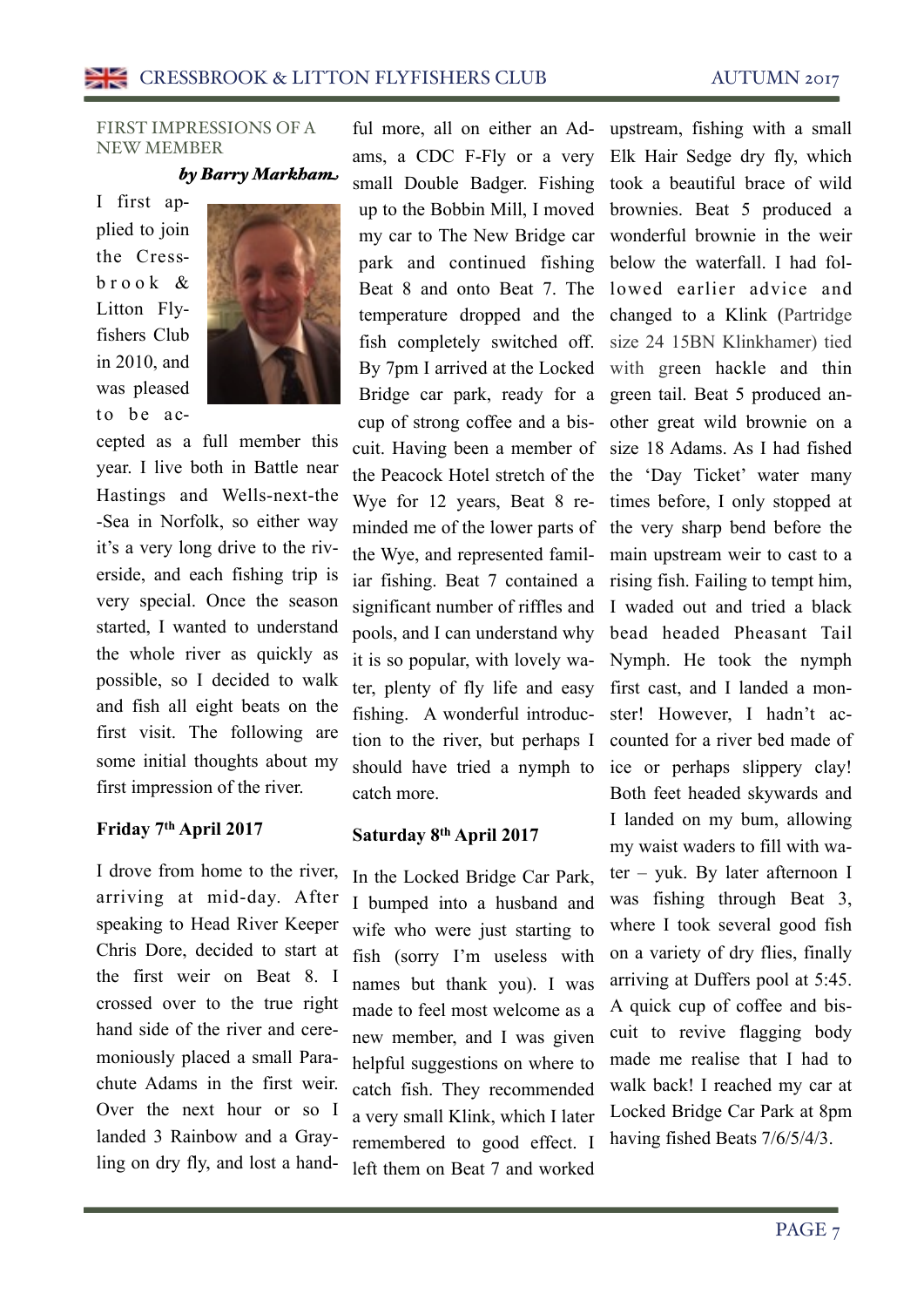(continued)

#### FIRST IMPRESSIONS

The variation in the water had a wonderful few hours. I throughout those beats is astonishing. Beat 6 has some amazing riffles where hungry wild browns snatch small flies from On the way I caught a couple of the surface, and lazy glides where stockies hunt for big dry fly patterns. Beat 5 is odd, with Monsal Lake leading to the viaduct providing home for some huge stocked fish, yet some lovely weirs where wild fish provide super sport. The fish in Beat 4 around Cressbrook Lake and above were up on the surface and keen to take almost anything from the surface. I'll admit to skipping much of Beat 3, although there are lots of opportunities to hunt fish taking surface flies.

## **Sunday 9th April 2017**

Parking in Duffers, I started fishing upstream on Beat 2. Nothing was rising, and I took only one large Rainbow in a deep pool on a heavy nymph. Whist the scenery was astonishing, I was not expecting the mountain climb around the gorge, which I'll confess to finding difficult in waders and boots. Then suddenly the fish switched on. I took brownie after brownie on a variety of dry flies – Parachute Adams, Griffiths Gnat, Small Klink

Emerger and CDC Sedge. The water was alive with fish, and I reached Blackwell Mill at 2pm and after a coffee and biscuit, started walking back to Duffers. stockies cruising the flat water, arriving at 4pm. I hadn't yet learnt about the Monsal Dale Trail shortcut back to Millers' Dale.

So that was the end of my first fishing experience of the Cressbrook & Litton Derbyshire Wye. Although I spent more time walking than fishing, I learnt a huge amount about the river in a very short time. I really enjoyed Beats 1 and 2, with the beautiful wild brownies, and the incredible terrain. These two beats offer the opportunity to catch large numbers of wild fish in lovely surroundings. Anyone fishing this water must be impressed with the beauty of the surroundings and feel extremely privileged, even allowing for the huge number of ramblers and day trippers. Beats 3 and 4 offers varied water with some big fish, albeit a great many stockies. I'm sure time spent on Beats 3 and 4 would reveal some hidden secrets and produce large numbers of fish on a dry fly. Bright sunlight would help to spot feeding fish,

and I was constantly surprised by the number of fish feeding in the upper water column. It's not always the easiest of water to fish, but I understand why they are the favourite beats of many members. Beat 5 was unusual, with a massive area of still water and a couple of lovely weirs. The relatively still water below the viaduct holds huge stockies. I generally tend to fish the riffles, but a light dry floated gently along the edge of the reeds produced really good fish, Beat 6 is popular and rightly so. The fishing is beautiful and productive. It has a wonderful combination of riffles, glides and deep pools. I'm not much of a nympher, but I could imagine monsters hiding in those depths waiting for a well-placed nymph. Beat 7 has a huge number of fast water swims, where large numbers of wild fish hold station. Although I didn't catch many fish, the catch returns show that members regularly notch up significant numbers. Beat 8 would appear to hold some big fish and a large head of Grayling. The fishing is easy and great for those who don't want to walk far. Although it will be many years before I know the water well, it was an good start. My only problem on subsequent visits is choosing which Beat to fish!